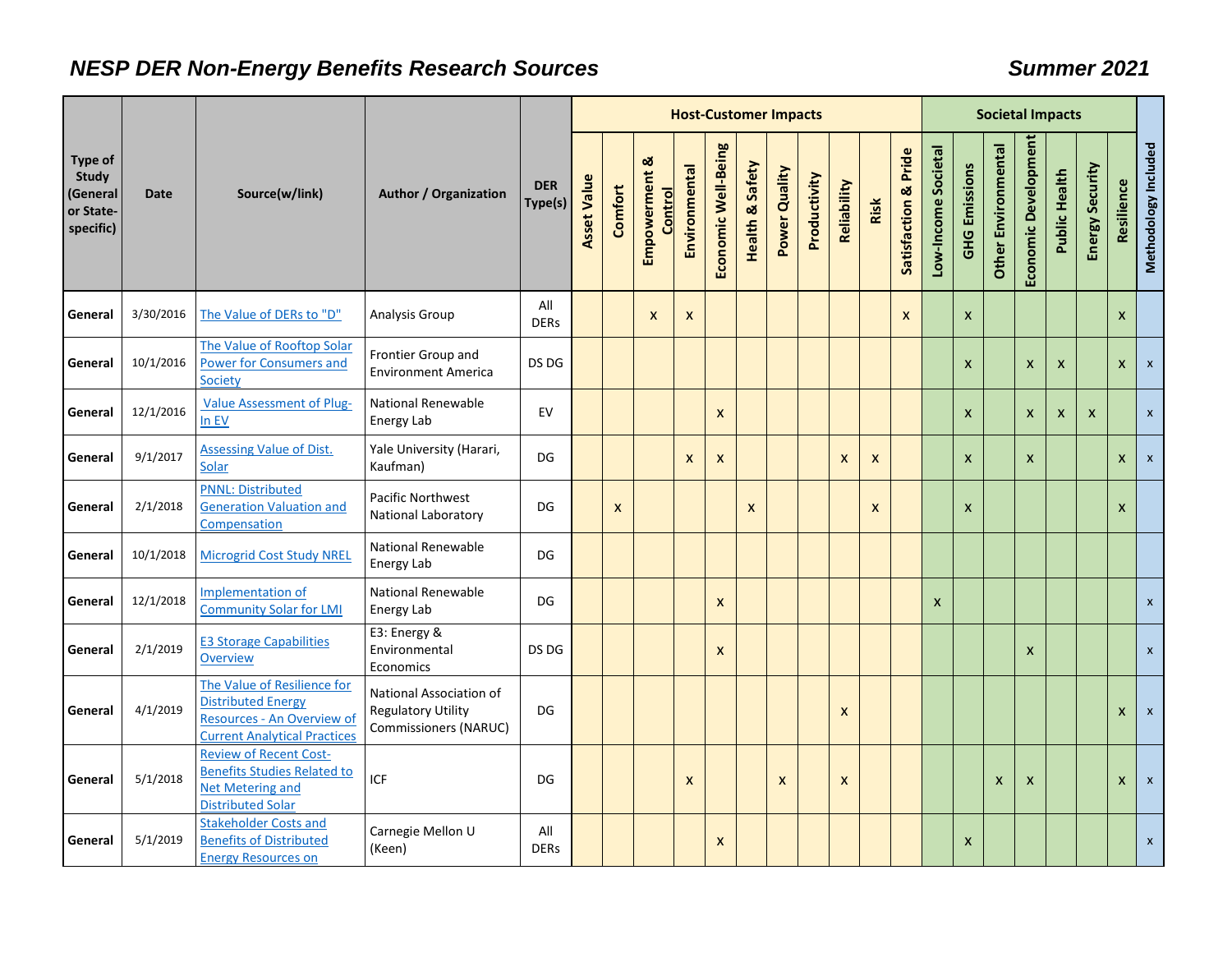|                                                                      |             |                                                                                                                              |                                                            |                       |                    |                           |                          |                           |                           | <b>Host-Customer Impacts</b> |               |              |                           |      |                      |                           |                           |                            | <b>Societal Impacts</b>   |                           |                           |                |                      |
|----------------------------------------------------------------------|-------------|------------------------------------------------------------------------------------------------------------------------------|------------------------------------------------------------|-----------------------|--------------------|---------------------------|--------------------------|---------------------------|---------------------------|------------------------------|---------------|--------------|---------------------------|------|----------------------|---------------------------|---------------------------|----------------------------|---------------------------|---------------------------|---------------------------|----------------|----------------------|
| <b>Type of</b><br><b>Study</b><br>(General<br>or State-<br>specific) | <b>Date</b> | Source(w/link)                                                                                                               | <b>Author / Organization</b>                               | <b>DER</b><br>Type(s) | <b>Asset Value</b> | Comfort                   | Empowerment &<br>Control | Environmental             | Economic Well-Being       | Safety<br>Health &           | Power Quality | Productivity | Reliability               | Risk | Satisfaction & Pride | Low-Income Societal       | <b>GHG Emissions</b>      | <b>Other Environmental</b> | Economic Development      | Public Health             | Energy Security           | Resilience     | Methodology Included |
|                                                                      |             | <b>Distribution Networks</b><br>(cmu.edu)                                                                                    |                                                            |                       |                    |                           |                          |                           |                           |                              |               |              |                           |      |                      |                           |                           |                            |                           |                           |                           |                |                      |
| General                                                              | 9/1/2019    | <b>ACEEE - Integrated EE and</b><br><b>Demand Response</b>                                                                   | American Council for an<br><b>Energy Efficient Economy</b> | EE DR                 |                    |                           |                          |                           |                           |                              |               |              | $\boldsymbol{\mathsf{x}}$ |      |                      |                           |                           |                            |                           |                           |                           |                |                      |
| General                                                              | 9/14/2019   | <b>Distributed Energy</b><br>Resources   ACEEE                                                                               | American Council for an<br><b>Energy Efficient Economy</b> | All<br><b>DERs</b>    |                    |                           |                          |                           |                           |                              |               |              | $\mathsf{x}$              |      | $\mathsf{x}$         | $\boldsymbol{\mathsf{x}}$ |                           |                            |                           |                           |                           | $\mathsf{X}$   |                      |
| General                                                              | 10/1/2019   | <b>Quantifying the Resilience</b><br><b>Value of DER</b>                                                                     | West Virginia University<br>(Nostrand)                     | All<br><b>DERs</b>    |                    |                           |                          |                           |                           |                              |               |              |                           |      |                      |                           |                           |                            |                           |                           |                           | $\mathsf{x}$   | $\pmb{\mathsf{X}}$   |
| General                                                              | 12/1/2019   | <b>Value of DER Report</b>                                                                                                   | Institute for Policy<br>Integrity (New York<br>University) | All<br><b>DERs</b>    |                    |                           |                          | $\boldsymbol{\mathsf{x}}$ | $\boldsymbol{\mathsf{x}}$ |                              |               |              |                           | X    |                      | X                         | $\boldsymbol{\mathsf{x}}$ |                            | X                         | $\mathsf{x}$              |                           | $\mathsf{X}^-$ | $\pmb{\chi}$         |
| General                                                              | 2/1/2020    | <b>Integrating EE, Solar, and</b><br><b>Battery Storage in Utility</b><br>Programs                                           | American Council for an<br><b>Energy Efficient Economy</b> | EE DG<br><b>DS</b>    | X                  | $\boldsymbol{\mathsf{x}}$ | $\mathsf{x}$             |                           |                           | $\boldsymbol{\mathsf{x}}$    |               | X            | $\mathsf{x}$              |      | $\mathsf{x}$         | X                         | $\boldsymbol{\mathsf{x}}$ |                            |                           | $\boldsymbol{\mathsf{x}}$ |                           | X              |                      |
| General                                                              | 3/1/2020    | <b>State Strategies for Valuing</b><br><b>DERs in Cost Effective</b><br>Locations                                            | <b>Clean Energy States</b><br>Alliance                     | All<br><b>DERS</b>    |                    |                           |                          | $\boldsymbol{\mathsf{x}}$ | $\boldsymbol{\mathsf{x}}$ | X                            |               |              |                           |      |                      |                           | $\boldsymbol{\mathsf{x}}$ |                            | $\boldsymbol{\mathsf{x}}$ | $\boldsymbol{\mathsf{x}}$ |                           | X              |                      |
| General                                                              | 8/11/2020   | <b>Valuing Resilience - Critical</b><br><b>Load Tiering</b>                                                                  | Clean Coalition & Clean<br><b>Energy Group</b>             | All<br><b>DERs</b>    |                    |                           |                          |                           |                           |                              |               |              |                           |      |                      |                           |                           |                            |                           |                           |                           | $\mathsf{X}^-$ | $\mathbf{x}$         |
| General                                                              | 2/12/2021   | <b>Locational Value of</b><br><b>Distributed Energy</b><br><b>Resources</b>                                                  | Lawrence Berkeley<br><b>National Lab</b>                   | All<br><b>DERs</b>    |                    |                           |                          | $\boldsymbol{\mathsf{x}}$ | $\boldsymbol{\mathsf{x}}$ |                              | $\mathsf{x}$  |              | $\boldsymbol{\mathsf{x}}$ |      |                      | $\pmb{\mathsf{X}}$        |                           |                            | $\boldsymbol{x}$          |                           | $\boldsymbol{\mathsf{x}}$ | $\mathsf{X}^-$ | $\mathsf{x}$         |
| General                                                              | 4/1/2021    | <b>Electric Transportation</b><br><b>Benefits Customers, the</b><br>Community, and the<br>Environment                        | <b>Edison Electric Institute</b>                           | EV                    |                    |                           |                          |                           | X                         |                              |               |              |                           |      |                      |                           | X                         |                            | X                         |                           |                           |                |                      |
| General                                                              | 4/1/2021    | <b>SEIA Solar Planning EJ Focus</b>                                                                                          | Solar Energy Industries<br>Association                     | DG                    |                    |                           |                          |                           | $\mathsf{x}$              |                              |               |              |                           |      |                      | $\pmb{\mathsf{X}}$        |                           |                            | $\boldsymbol{x}$          | $\mathsf{x}$              |                           | $\mathsf{x}$   |                      |
| $\mathsf{A}\mathsf{Z}$                                               | 6/16/2021   | Docket: RU-00000A-18-<br>0248 Decision: 78041<br><b>Proposed Rulemaking</b><br><b>Regarding ACC's Energy</b><br><b>Rules</b> | Arizona Corporation<br>Commission                          | All<br><b>DERs</b>    |                    |                           |                          |                           |                           |                              |               |              |                           |      |                      |                           |                           |                            |                           |                           |                           |                |                      |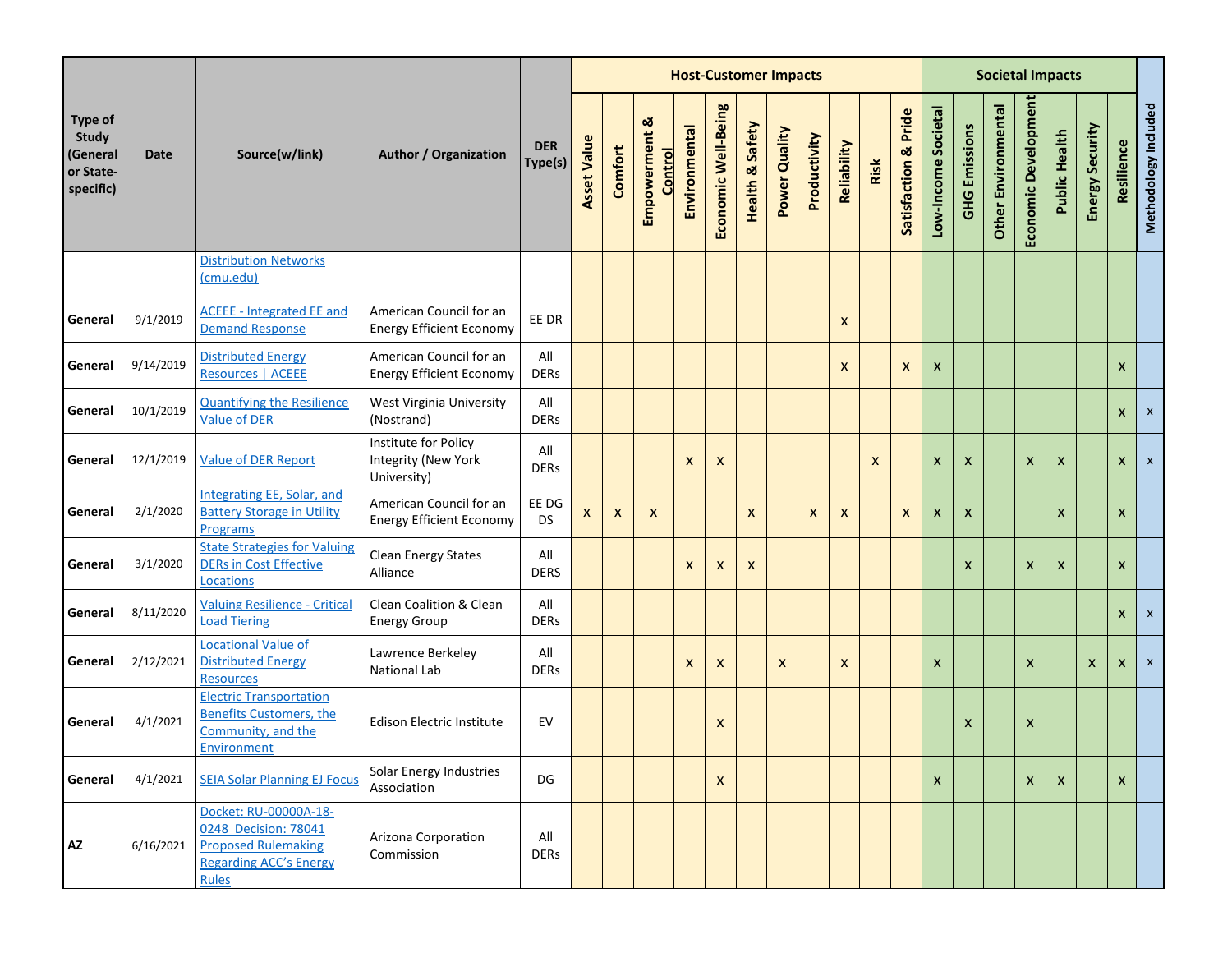|                                                        |             |                                                                                                                                                                                                                 |                                                                       |                       |                    |         |                                 |                           |                     | <b>Host-Customer Impacts</b> |               |              |                           |              |                      |                     |                           | <b>Societal Impacts</b>   |                           |               |                 |                |                      |
|--------------------------------------------------------|-------------|-----------------------------------------------------------------------------------------------------------------------------------------------------------------------------------------------------------------|-----------------------------------------------------------------------|-----------------------|--------------------|---------|---------------------------------|---------------------------|---------------------|------------------------------|---------------|--------------|---------------------------|--------------|----------------------|---------------------|---------------------------|---------------------------|---------------------------|---------------|-----------------|----------------|----------------------|
| Type of<br>Study<br>(General<br>or State-<br>specific) | <b>Date</b> | Source(w/link)                                                                                                                                                                                                  | <b>Author / Organization</b>                                          | <b>DER</b><br>Type(s) | <b>Asset Value</b> | Comfort | Empowerment &<br><b>Control</b> | Environmental             | Economic Well-Being | Safety<br>Health &           | Power Quality | Productivity | Reliability               | Risk         | Satisfaction & Pride | Low-Income Societal | <b>GHG Emissions</b>      | Other Environmental       | Economic Development      | Public Health | Energy Security | Resilience     | Methodology Included |
| AZ                                                     | 5/5/2021    | Docket: E00000J-14-0023<br>Decision: 77997<br><b>Investigation of Value and</b><br><b>Cost of Distributed</b><br>Generation                                                                                     | Arizona Corporation<br>Commission                                     | DG                    |                    |         |                                 |                           |                     |                              |               |              |                           |              |                      |                     | $\boldsymbol{\mathsf{x}}$ |                           |                           |               |                 |                |                      |
| CA                                                     | 8/1/2018    | <b>CA Microgrid Analysis and</b><br><b>Case Studies Report</b>                                                                                                                                                  | California Energy<br>Commission                                       | DG                    |                    |         |                                 |                           |                     |                              |               |              | $\boldsymbol{\mathsf{x}}$ |              |                      |                     | $\boldsymbol{\mathsf{x}}$ |                           |                           |               |                 | $\mathsf{x}$   |                      |
| CA                                                     | 2/1/2021    | <b>DER Integration Research</b><br>Roadmap California                                                                                                                                                           | California Energy<br>Commission                                       | All<br><b>DERs</b>    |                    |         |                                 |                           |                     |                              |               |              | $\boldsymbol{x}$          | $\mathsf{x}$ |                      |                     | $\mathsf{x}$              |                           | $\boldsymbol{\mathsf{x}}$ | $\mathsf{x}$  |                 | $\mathsf{X}^-$ | $\pmb{\mathsf{x}}$   |
| CA                                                     | 10/2021     | <b>SEIA Net Metering Proposal</b><br>for California                                                                                                                                                             | Solar Energy Industries<br>Association                                | DG                    |                    |         | $\mathsf{x}$                    |                           |                     |                              |               |              |                           |              |                      |                     | $\mathsf{x}$              |                           |                           |               |                 | $\mathsf{x}$   | $\pmb{\chi}$         |
| CA                                                     | 5/16/2019   | Decision 19-05-019: Order<br><b>Instituting Rulemaking to</b><br><b>Create a Consistent</b><br><b>Regulatory Framework for</b><br>the Guidance, Planning, and<br><b>Evaluation of Integrated</b><br><b>DERs</b> | California Public Utilities<br>Commission                             | All<br><b>DERs</b>    |                    |         |                                 |                           |                     |                              |               |              |                           |              |                      |                     | $\boldsymbol{\mathsf{x}}$ |                           |                           |               |                 |                |                      |
| CO                                                     | 9/28/2020   | 20A-0204E Transportation<br><b>Electrification Plan, Hearing</b><br><b>Exhibit: Electric Vehicle</b><br><b>Cost-Benefit Analysis (MJ</b><br><b>Bradley</b> )                                                    | MJ Bradley Associates                                                 | EV                    |                    |         |                                 |                           |                     |                              |               |              |                           |              |                      |                     | $\boldsymbol{\mathsf{x}}$ |                           |                           |               |                 |                |                      |
| <b>CT</b>                                              | 7/1/2020    | <b>Distributed Energy</b><br><b>Resources in Connecticut</b>                                                                                                                                                    | Connecticut Dept of<br>Energy and<br>Environmental<br>Protection      | All<br><b>DERs</b>    |                    |         |                                 |                           |                     | $\boldsymbol{\mathsf{x}}$    | X             |              | $\boldsymbol{x}$          |              |                      |                     | $\boldsymbol{\mathsf{x}}$ | $\boldsymbol{\mathsf{x}}$ | $\mathsf{x}$              |               |                 | $\mathsf{x}$   |                      |
| СT                                                     | 7/14/2021   | CT Docket 17-12-03RE04:<br><b>PURA Investigation into</b><br><b>Distribution System</b><br><b>Planning of the Electric</b><br><b>Distribution Companies -</b><br><b>Zero Emission Vehicles</b>                  | <b>Connecticut Public</b><br><b>Utilities Regulatory</b><br>Authority | EV                    |                    |         |                                 | $\boldsymbol{\mathsf{x}}$ |                     |                              |               |              |                           | X            |                      | X                   | $\boldsymbol{\mathsf{x}}$ |                           |                           |               |                 |                |                      |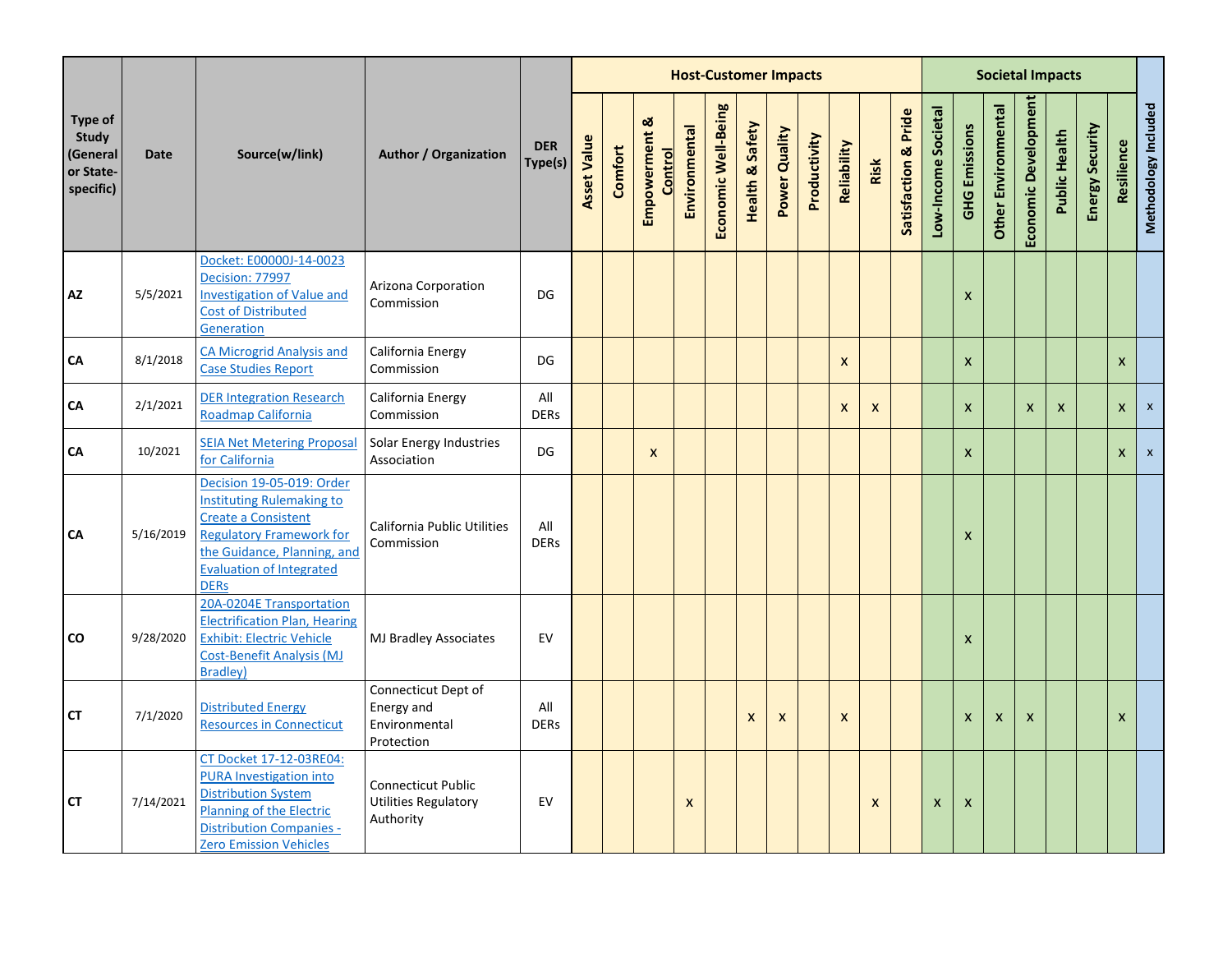|                                                                      |           |                                                                                                                                                                                                                                                                                                                    |                                                             |                       |                    |         |                           |                           |                           | <b>Host-Customer Impacts</b> |               |              |                           |      |                           |                     |                      | <b>Societal Impacts</b>    |                           |               |                           |              |                      |
|----------------------------------------------------------------------|-----------|--------------------------------------------------------------------------------------------------------------------------------------------------------------------------------------------------------------------------------------------------------------------------------------------------------------------|-------------------------------------------------------------|-----------------------|--------------------|---------|---------------------------|---------------------------|---------------------------|------------------------------|---------------|--------------|---------------------------|------|---------------------------|---------------------|----------------------|----------------------------|---------------------------|---------------|---------------------------|--------------|----------------------|
| <b>Type of</b><br><b>Study</b><br>(General<br>or State-<br>specific) | Date      | Source(w/link)                                                                                                                                                                                                                                                                                                     | <b>Author / Organization</b>                                | <b>DER</b><br>Type(s) | <b>Asset Value</b> | Comfort | Empowerment &<br>Control  | Environmental             | Economic Well-Being       | Safety<br>Health &           | Power Quality | Productivity | Reliability               | Risk | Satisfaction & Pride      | Low-Income Societal | <b>GHG Emissions</b> | <b>Other Environmental</b> | Economic Development      | Public Health | Energy Security           | Resilience   | Methodology Included |
| <b>DC</b>                                                            | 1/13/2020 | <b>GD-2019-04-M IN THE</b><br><b>MATTER OF THE</b><br><b>IMPLEMENTATION OF THE</b><br><b>2019 CLEAN ENERGY DC</b><br><b>OMNIBUS ACT</b>                                                                                                                                                                            | District of Columbia<br><b>Public Service</b><br>Commission | DG                    |                    |         |                           |                           |                           |                              |               |              |                           |      |                           | X                   |                      |                            |                           |               |                           |              |                      |
| GA                                                                   | 1/19/2016 | Docket No. 39732<br><b>Examining the Value of</b><br><b>Distributed Energy</b><br><b>Resources Final Report of</b><br><b>Commission Staff</b>                                                                                                                                                                      | Georgia Public Service<br>Commission                        | All<br>DERs/<br>DG    |                    |         |                           |                           |                           |                              |               |              |                           |      |                           |                     |                      |                            |                           |               |                           |              |                      |
| HI                                                                   | 9/16/2016 | Docket No. 2014-0192 on<br><b>Instituting a Proceeding to</b><br><b>Investigate DER Policies,</b><br><b>Order No. 33923</b>                                                                                                                                                                                        | Hawaii Public Utilities<br>Commission                       | DG                    |                    |         |                           |                           |                           |                              |               |              |                           |      | $\boldsymbol{\mathsf{x}}$ |                     |                      |                            |                           |               |                           |              |                      |
| HI                                                                   | 1/25/2018 | Docket No. 2015-0412<br><b>Application For Approval of</b><br><b>Demand Response Program</b><br>Portfolio Tariff Structure,<br><b>Reporting Schedule, and</b><br><b>Cost Recovery of Program</b><br><b>Costs Through the Demand-</b><br><b>Side Management</b><br>Surcharge. Decision 35230<br>on Program Approval | Hawaii Public Utilities<br>Commission                       | DR                    |                    |         | $\boldsymbol{\mathsf{x}}$ |                           |                           | X                            |               |              | X                         |      |                           |                     | X                    | X                          |                           |               |                           |              |                      |
| IL.                                                                  | 1/14/2019 | <b>NextGrid: Illinois Utility of</b><br>the Future Study                                                                                                                                                                                                                                                           | University of Illinois at<br>Urbana-Champaign               | All<br><b>DERs</b>    |                    | X       | $\mathsf{x}$              | $\boldsymbol{\mathsf{x}}$ | $\boldsymbol{\mathsf{x}}$ |                              |               |              | $\boldsymbol{\mathsf{x}}$ | X    |                           | $\mathsf{x}$        | $\mathsf{x}$         |                            | $\boldsymbol{\mathsf{x}}$ | $\mathsf{x}$  | $\boldsymbol{\mathsf{X}}$ | $\mathsf{x}$ | $\mathsf{x}$         |
| МA                                                                   | 4/1/2015  | Acadia Center: Value of DG:<br>Solar in MA                                                                                                                                                                                                                                                                         | Acadia Center                                               | DG                    |                    |         |                           |                           |                           |                              |               |              |                           |      |                           |                     | X                    |                            |                           |               |                           |              | $\mathsf{x}$         |
| <b>MA</b>                                                            | 2/23/2017 | The Value Proposition for<br><b>Energy Storage at the</b><br><b>Sterling Municipal Light</b><br><b>Department</b>                                                                                                                                                                                                  | Sandia National<br>Laboratories                             | DG                    |                    |         |                           |                           |                           |                              |               |              |                           |      |                           |                     |                      |                            |                           |               |                           | $\mathsf{x}$ | $\mathbf{x}$         |
| MA                                                                   | 2/5/2021  | MA 20-75 Investigation By<br>the DPU on its Own Motion<br><b>Into Electric Distribution</b><br><b>Companies Distributed</b>                                                                                                                                                                                        | Massachusetts Dept of<br><b>Public Utilities</b>            | DG                    |                    |         |                           |                           |                           | $\boldsymbol{x}$             |               |              | $\pmb{\mathsf{X}}$        |      |                           |                     |                      |                            |                           |               |                           | X            |                      |